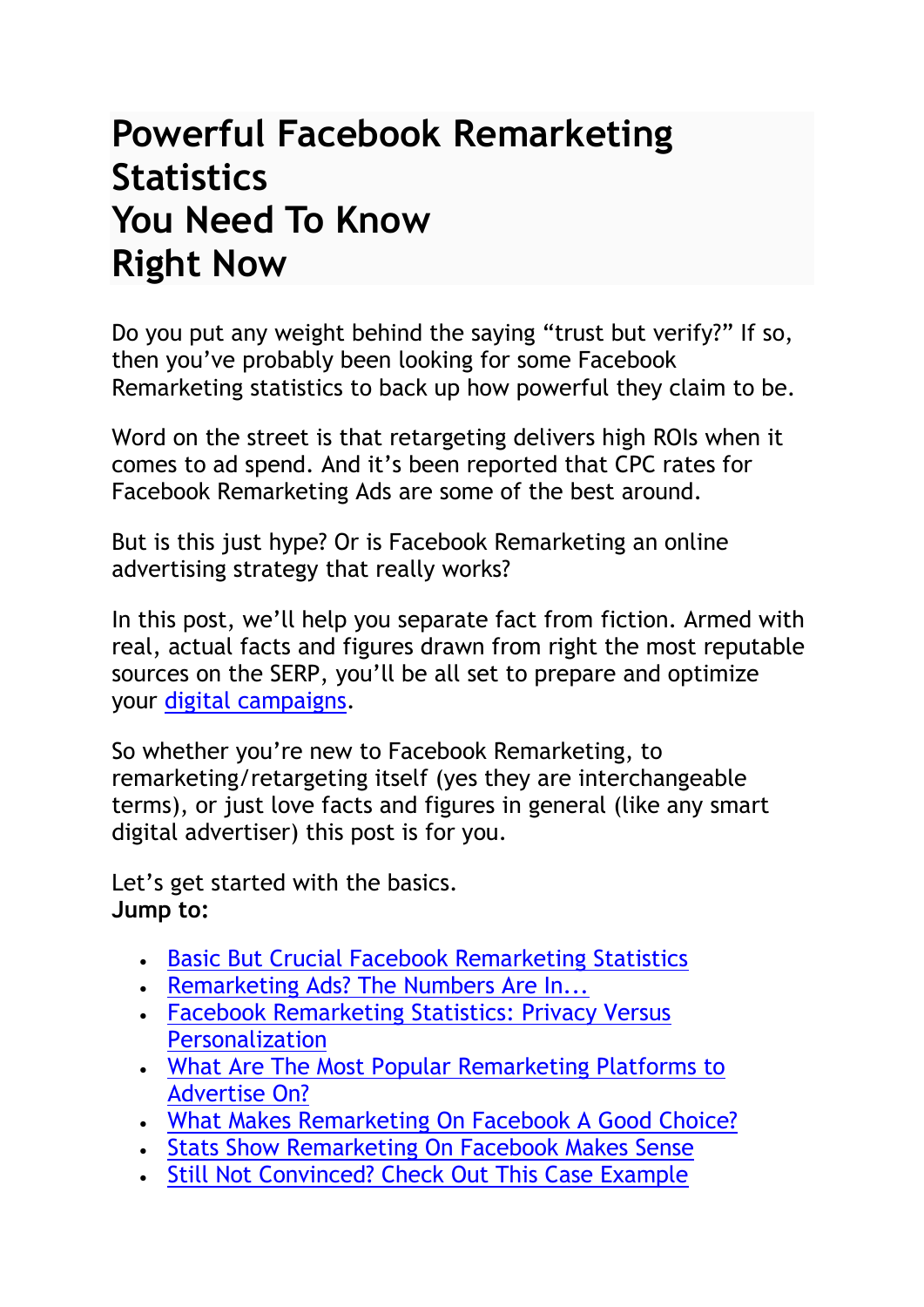• [That Enough Facebook Remarketing Statistics For You?](https://klientboost.com/facebook/facebook-remarketing-statistics/#h.ffc7nnbdfi7)

**Get brand new Facebook ad strategies straight to your inbox every week. 23,739 people already are!**

## SIGN ME UP **Basic But Crucial Facebook Remarketing Statistics**

According to Smart Insights [96.7 % of people](https://www.smartinsights.com/ecommerce/ecommerce-analytics/ecommerce-conversion-rates/) will leave your site or app without buying anything. This means that you're losing the vast majority of your traffic before you even do anything wrong. That doesn't leave a lot of wiggle room for wasteful mistakes.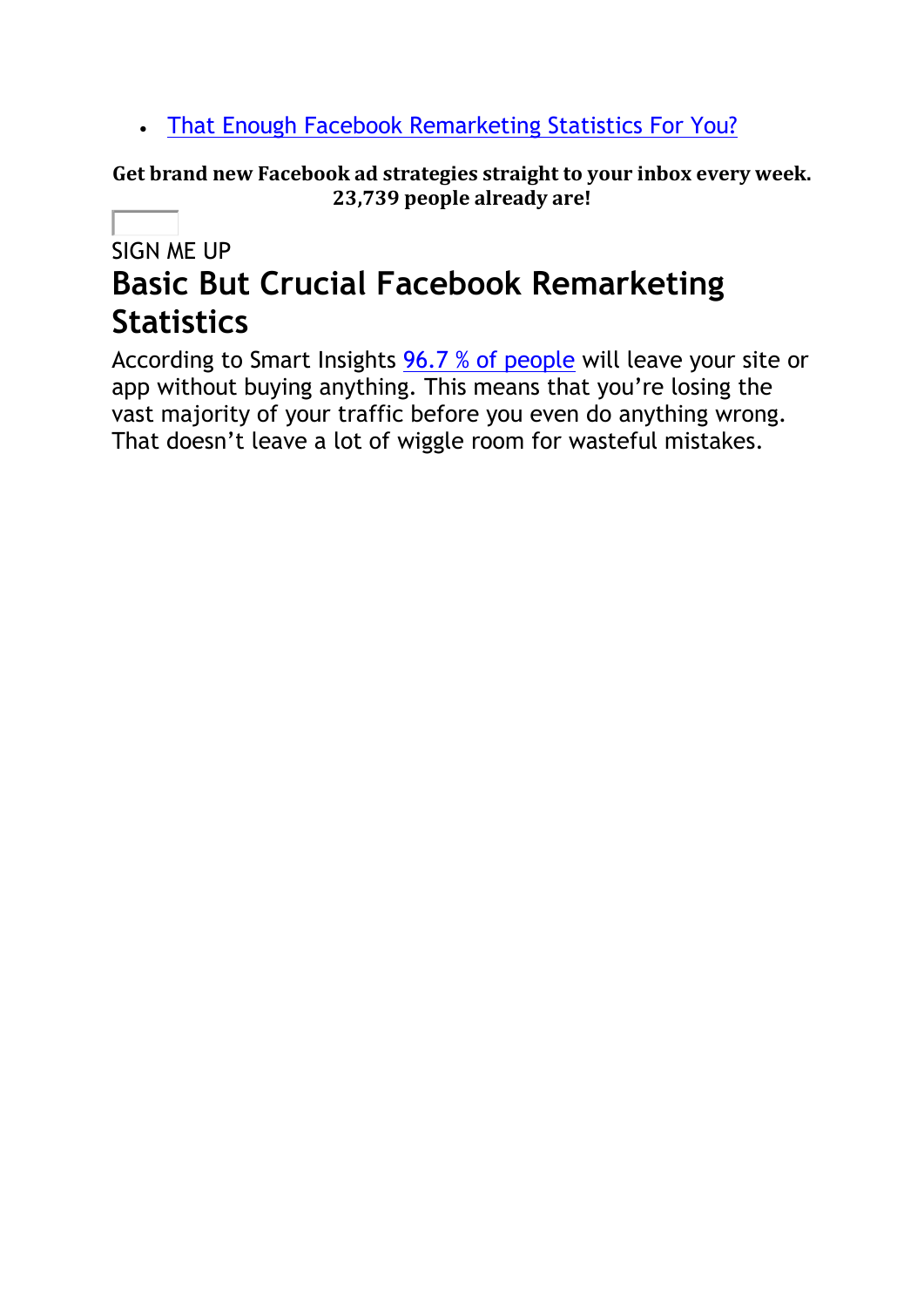

Each step of the funnel brings another drop in user percentage - [image source](https://www.smartinsights.com/ecommerce/ecommerce-analytics/ecommerce-conversion-rates/)

Yep, fewer than 4% of people who interact with your brand online for the first time will buy from you.

On top of that, even if you beat the odds stacked against you, it turns out that you have another battle to fight. Apparently, digital shoppers find it easier to walk away from an online sale versus a bricks & mortar one. [41% of shoppers](https://99firms.com/blog/ecommerce-statistics/#gref) abandoned a transaction at a virtual check-out in 2018, compared to 24% who walked away from a purchase in-store.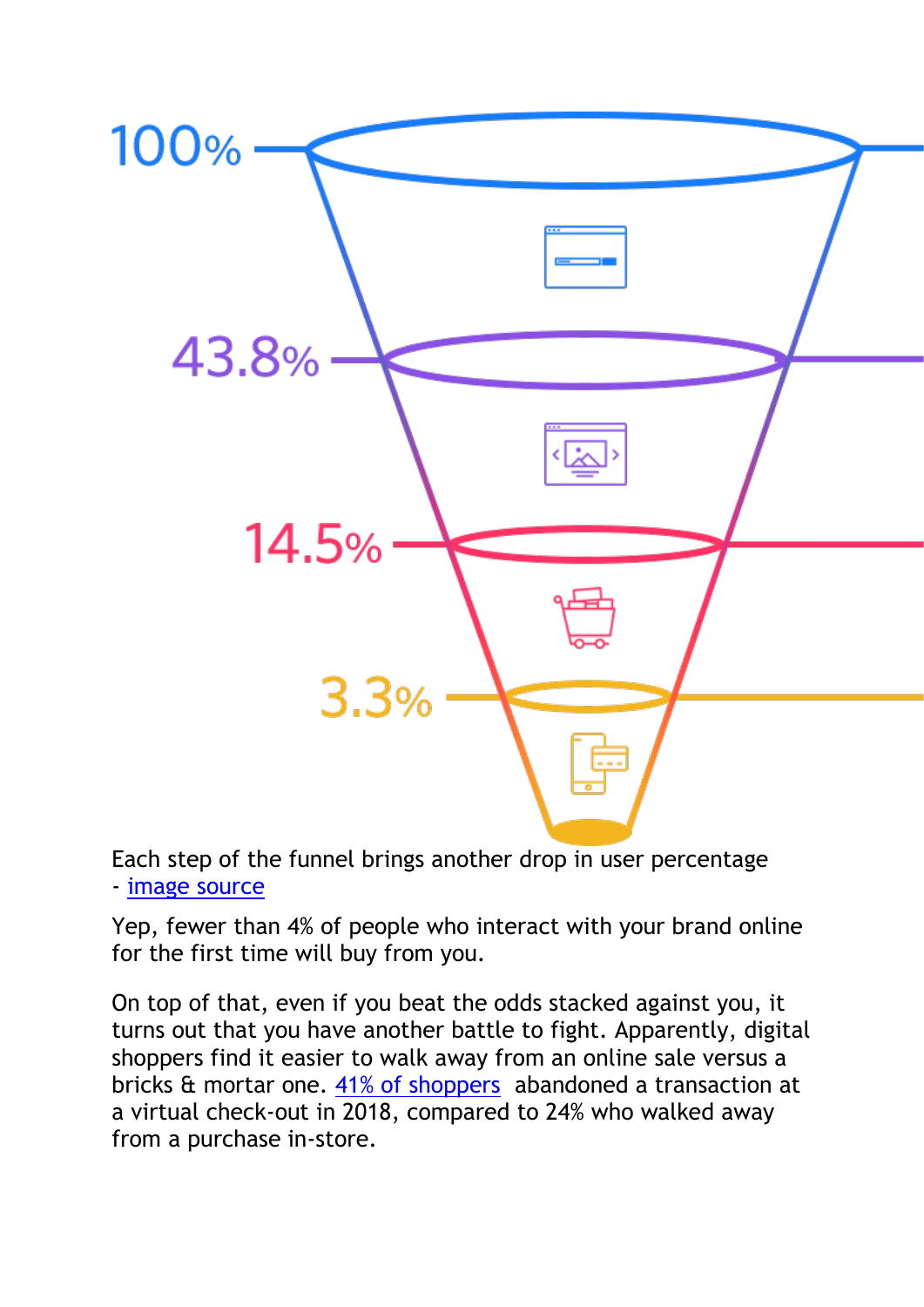Looks like a pressing problem – one we need to find a solution for immediately.

#### **How Do We Get Those Customers Back?**

The answer lies in remarketing.

Facebook Remarketing gives you a way to re-engage with past visitors and push them down the sales funnel to purchase.

*"Remarketing allows you to put targeted ads in front of people who've left your site while they're browsing elsewhere online. You not only provide a more customized experience, but you do so in an unbranded and lower pressure environment. Both of which help conversion rates."*

# **Remarketing Ads? The Numbers Are In...**

The time has come to answer the hype behind the question: Are remarketing ads better value for money than traditional ads?

According to the retargeting statistics we came across it's a big, resounding 'Yes'.

The folks at connectIO reveal that retargeting ads are [76% more](https://connectio.io/facebook-retargeting-stats/)  [likely to get clicks](https://connectio.io/facebook-retargeting-stats/) than Display Ads. And according to Growthbadger people are [70% more likely to convert](https://growthbadger.com/remarketing/) when they are retargeted.

Certain retailers are reporting an even bigger rise in conversions. Brands like Tire-maker Tirendo reported [161% increases](https://services.google.com/fh/files/misc/casestudy-rlsa-tirendo.pdf) after switching from traditional to remarketing ads.

Growthbadger also shared this: The cost per acquisition (CPA) from a recent remarketing campaign worked out 32% lower than from a regular search ads campaign (and 65% lower than regular display).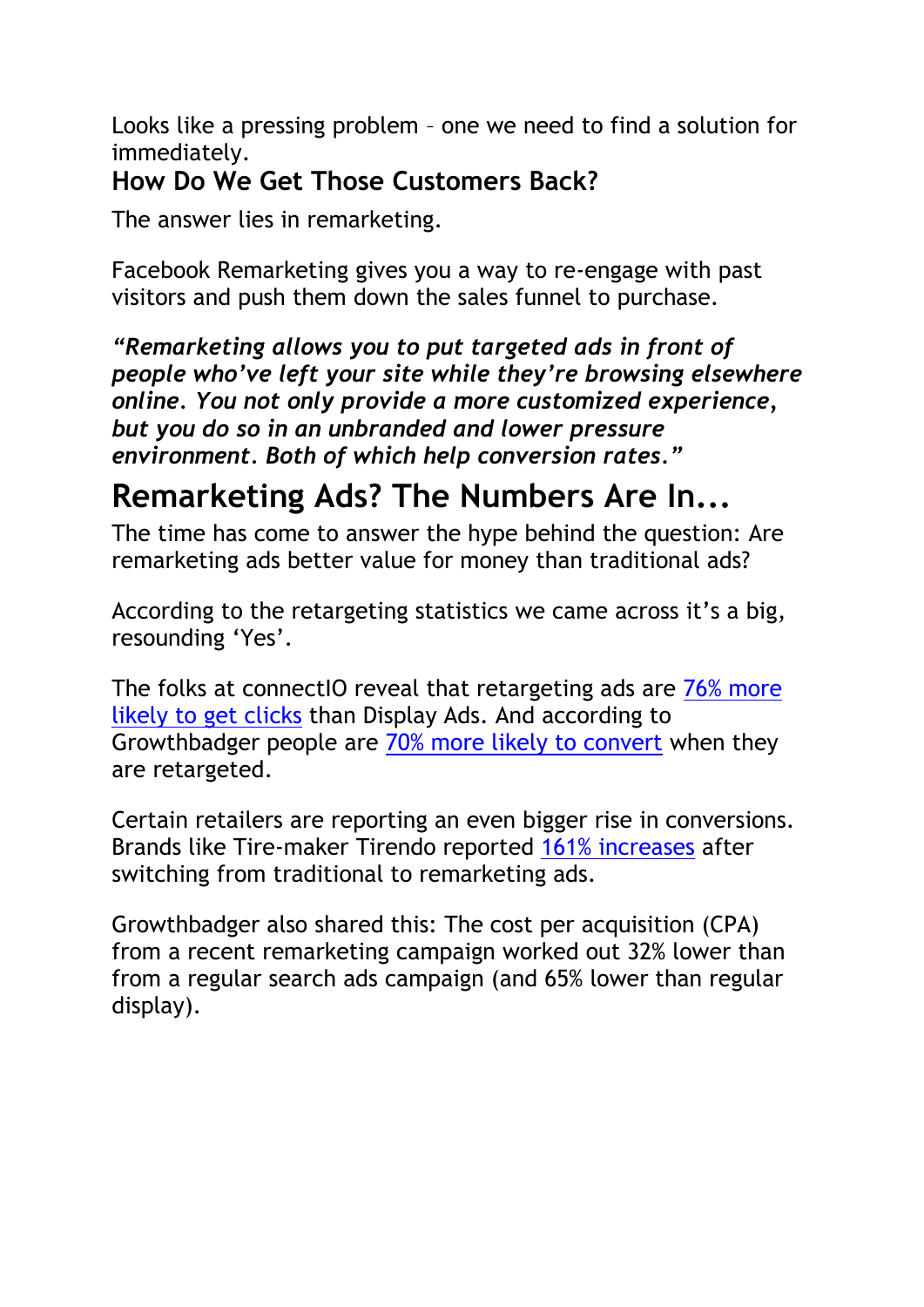

There are the Facebook Remarketing Statistics worth remembering - [image source](https://growthbadger.com/remarketing/)

If the idea of Facebook Retargeting is starting to tempt you, you can start by learning some [remarketing tips from the big](https://klientboost.com/retargeting/retargeting-campaign/)  [brands](https://klientboost.com/retargeting/retargeting-campaign/) that are constantly raking in the big bugs with this moneymaking tactic.

Impressed yet? Well if you aren't… keep on reading.

## **Facebook Remarketing Statistics: Privacy Versus Personalization**

It turns out that not everyone is as impressed with retargeting as we are. Which isn't too surprising given that remarketing involves using cookies (pixel code) to track specific users and continually advertise to them with increasing accuracy.

Lucky for us, the battle between the two sides of this debate has yielded some very interesting Facebook Remarketing stats: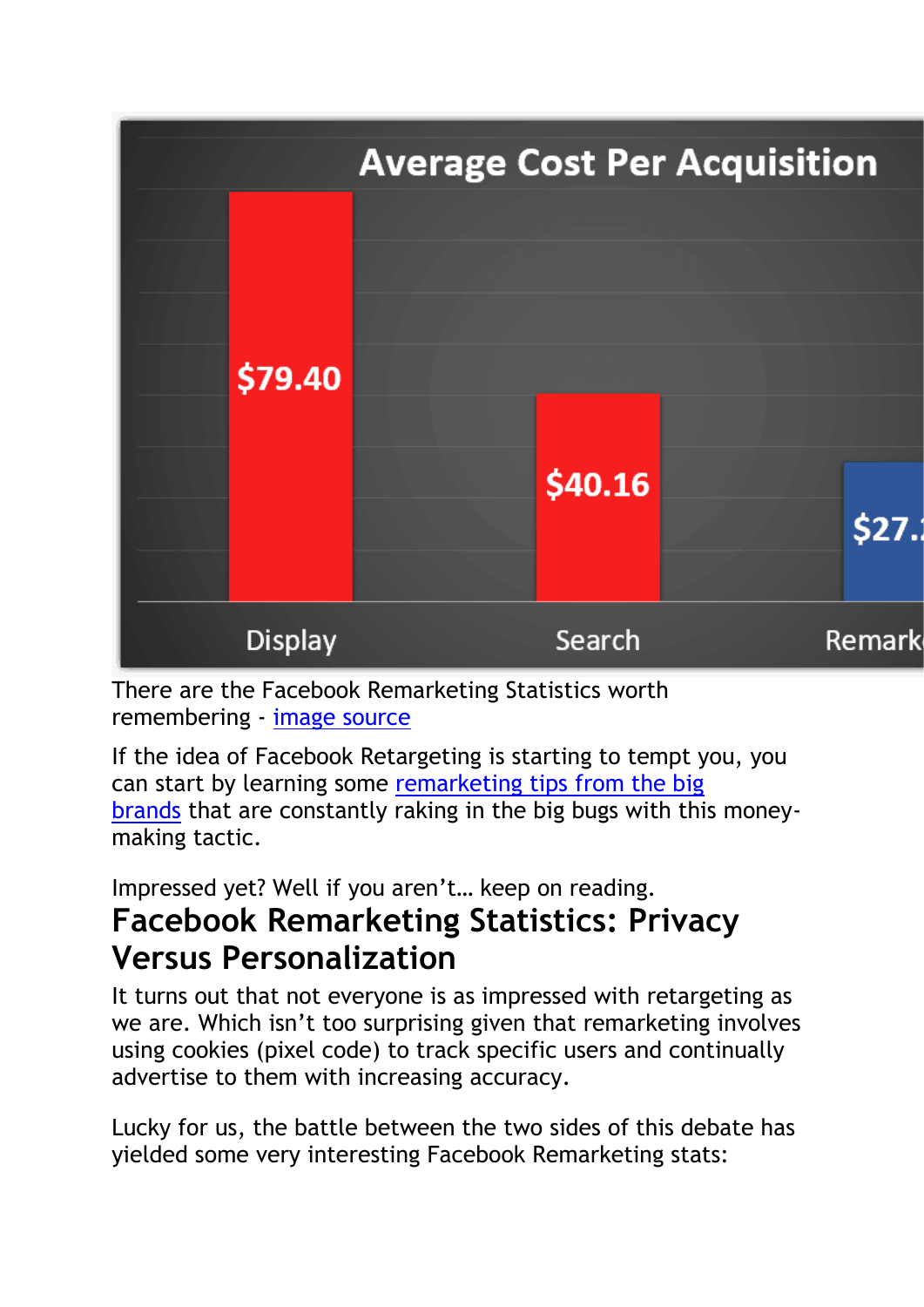According to eMarketer in their recent report Consumer Attitudes on Marketing 2019 [one in four US consumers](https://www.emarketer.com/topics/topic/ad-blocking) are currently using a form of ad blocking. Obviously some people don't like being followed around the internet.

But don't get too downcast yet.

56% of users surveyed in September 2018 by programmatic exchange OpenX and The Harris Poll said relevant ads didn't bother them.

And on top of that, [Salesforce](https://www.salesforce.org/blog/) reports that US consumers will tolerate ads if they're expecting them and/or if they're incentivized. And of those with [57% percent of consumers](https://www.salesforce.com/blog/2016/11/swap-data-for-personalized-marketing.html) stating that they're willing to share personal data in exchange for personalized offers or discounts.

These stats are backed up by Smart insights who report that consumers are willing to sacrifice their privacy in order to get a better deal – as in [47% of people said](https://www.smartinsights.com/customer-relationship-management/customer-privacy/online-privacy-vs-marketing-which-matters-more/) they were comfortable being tracked online if they could get a better deal on a product or service.

#### *"The takeaways are simple: Consumers will engage with your remarketing ads so long as your ads are worthwhile and reflect their experience with your brand consistently throughout the remarketing process. If it's going to get them a better deal in the end, most people are in for the ride."*

Overall these statistics bode well for retailers so long as they're doing [Facebook remarketing the right way.](https://klientboost.com/ppc/remarketing-not-working/)

#### **Ad Blocking On Social Media**

Since this post is about Facebook Remarketing Statistics it's probably worth mentioning that ad blocking on social media networks is harder to do.

However, "harder" doesn't mean "impossible."

While Facebook doesn't give users the option [to stop ads](https://en-gb.facebook.com/help/146952742043748?helpref=uf_permalink) entirely, it does give them the option to select to see only the ads that are most relevant to them. This can mean good news for you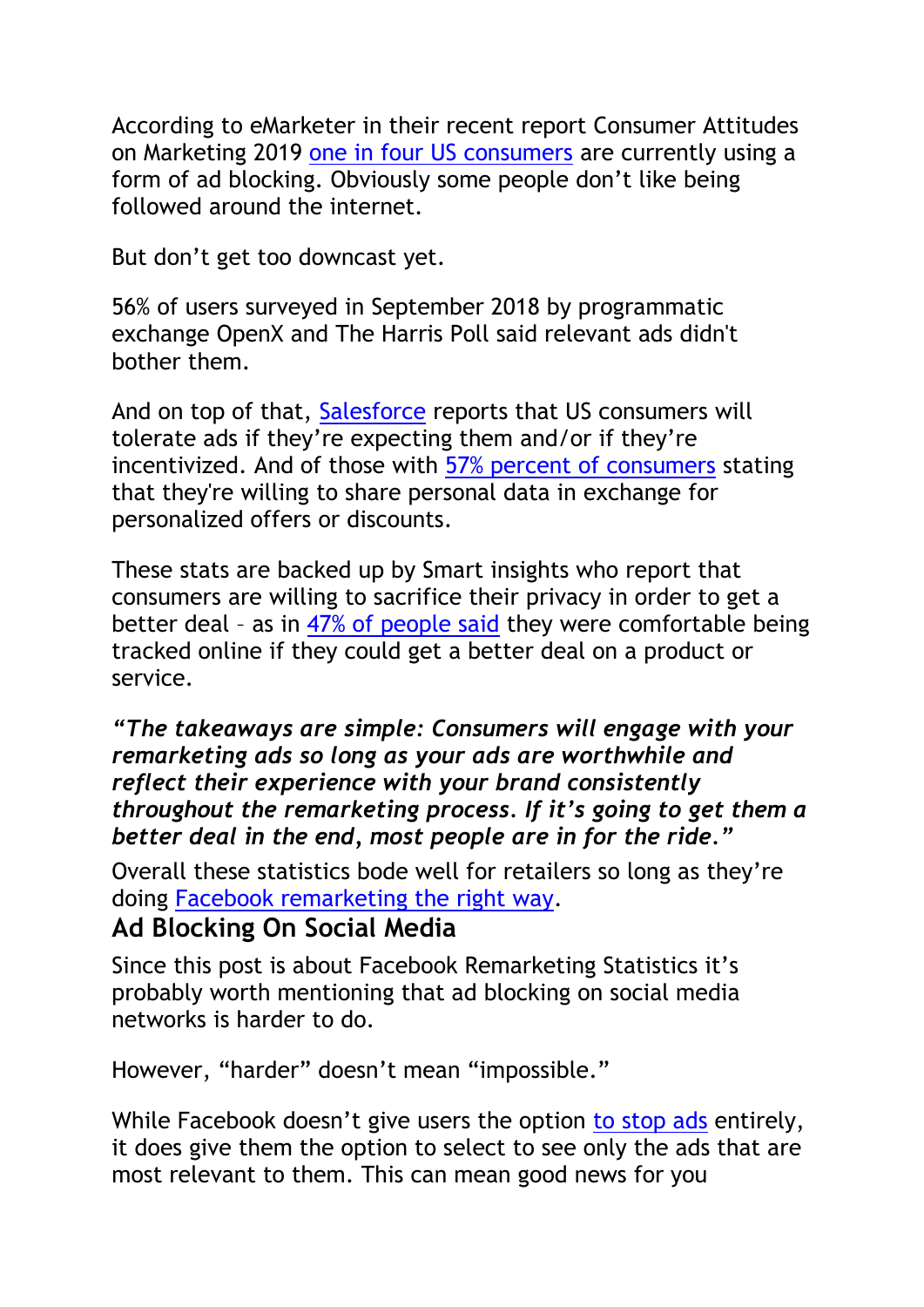Facebook remarketers. And it can also mean bad news if you don't know who you're targeting.

This customizable ad preferences in Facebook's user interface means that only ads that are highly relevant to the user's search activity and behavior will be shown. This means that you're audiences are likely to be more limited, by much more engaged and more likely to convert.

Only one of the [many reasons \(say...157 or so?\)](https://klientboost.com/retargeting/facebook-retargeting/) that Facebook Remarketing is so powerful.

# **What Are The Most Popular Remarketing Platforms to Advertise On?**

Let's start with a brief snapshot of the playing field to better understand which platforms have which remarketing strengths.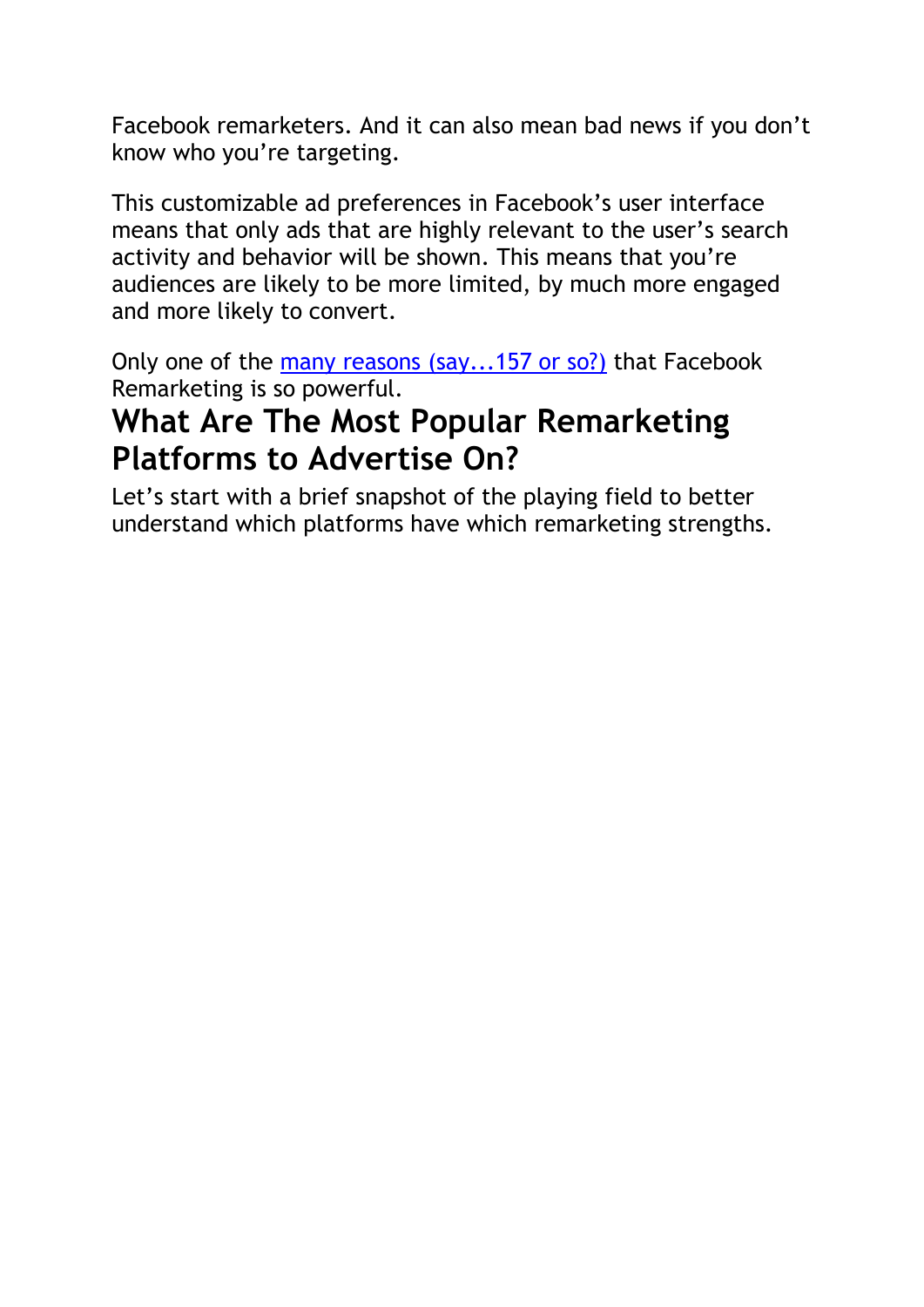# **THE MOST POPULAR REMARKETING AD NETV**



# Google:

The biggest one. Reach people on:

- Google, YouTube & Gmail (billions of daily visits)
- . The Google Display Network: more than 2 million other
	- & apps that reach over 90% of all Internet users



# **Facebook:**

Reach people on:

- · Facebook, Instagram, Messenger, WhatsApp (billions
- Facebook Audience Network: quickly-growing collectic apps and sites seen by over 1 billion people per mor



## **Twitter:**

Reach people on Twitter (330M monthly active users) • Can also target by Twitter handle

#### LinkedIn: Reach people on LinkedIn (500M+ users) • Strong B2B targeting options

Beyond search most marketers turn to Facebook - [image source](https://growthbadger.com/remarketing/)

According to Growthbadger, social media sites are where you should be focusing your retargeting strategies: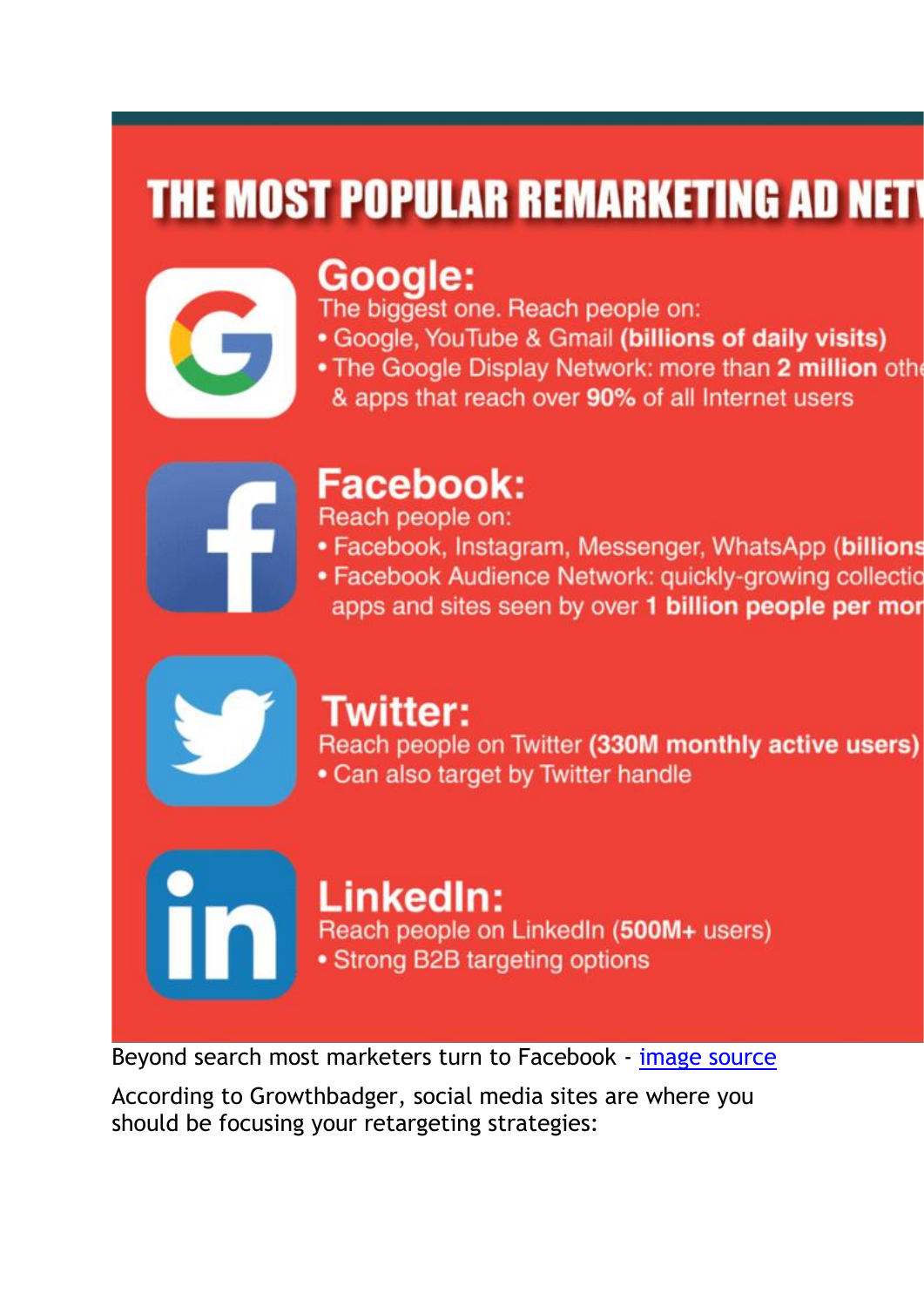*"Social media is becoming a bigger and bigger part of our eCommerce and economic cycles – to the point now where it's nearly a driving force. Nearly 40% of all digital consumers draw their purchase inspiration from the 'Big Three' of Social Media."*

That's right, [37% of consumers find purchase inspiration](https://www.pwc.com/gx/en/retail-consumer/assets/consumer-trust-global-consumer-insights-survey.pdf) via channels like Facebook, Twitter, and Linkedin.

#### **Purchase Inspirations**

You can look at a more complete breakdown of the reported purchase inspirations as of last year in the chart below.



whopping 20% goes to visual social networks as well! - image [source](https://sproutsocial.com/insights/social-media-statistics/)

The folks over at [connectio.io](https://connectio.io/) agree and tell us that [57% of](https://connectio.io/facebook-retargeting-stats/)  [marketers](https://connectio.io/facebook-retargeting-stats/) think social media is trending as a location for retargeting. This isn't too shocking seeing that when people are

A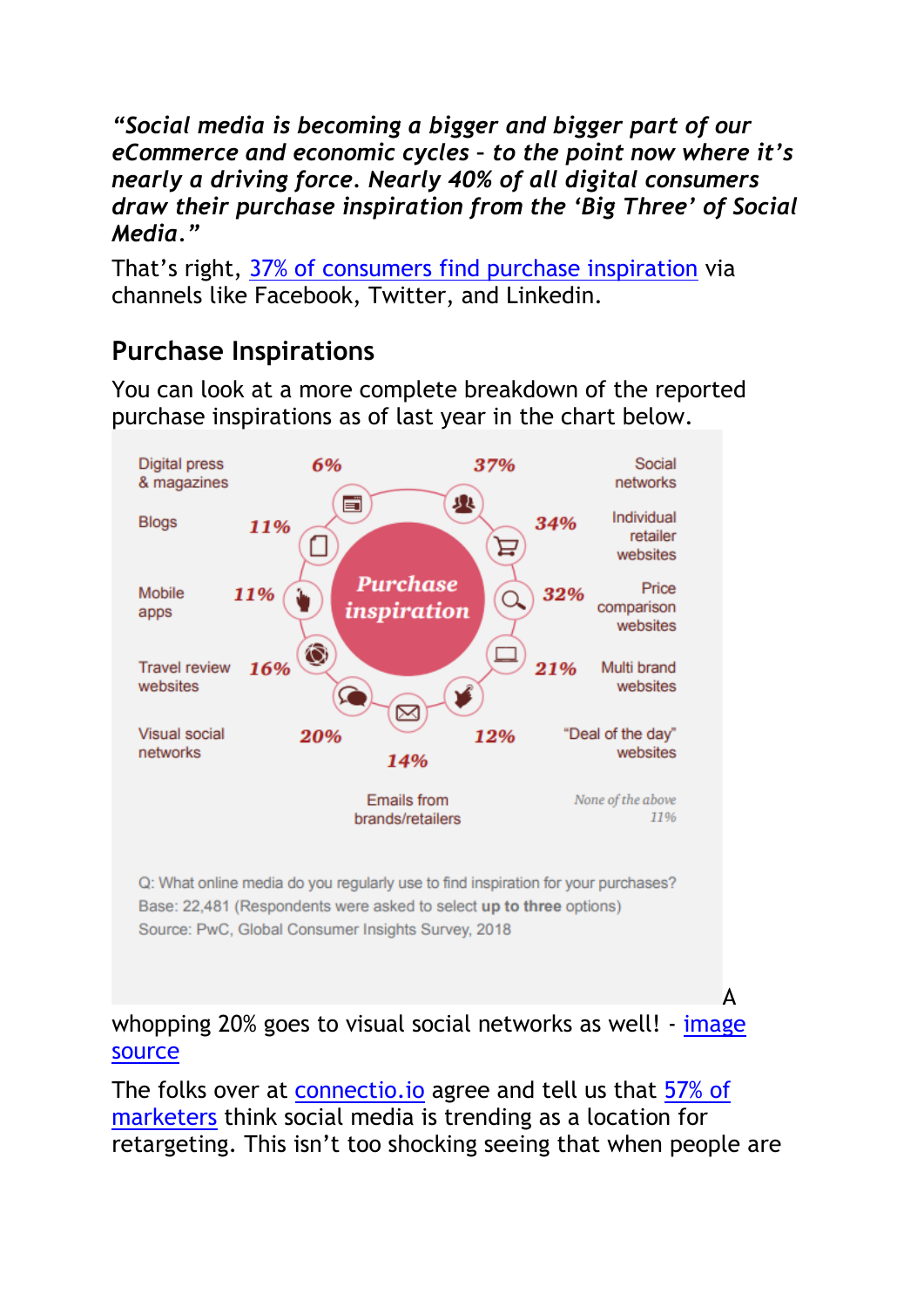on their personal networks they're relaxed, engaged and hopefully open to suggestion.

So, now that we've worked out why social media is probably a good place to start your retargeting campaigns, how do we settle on Facebook for our platform? Well, read on my friend, and you shall see.

# **What Makes Remarketing On Facebook A Good Choice?**

Well, let's start with a simple answer to that question:

Because it's the biggest and fastest growing online social networking site in the world with [2.2 billion active users](https://wearesocial.com/blog/2018/07/internet-growth-accelerates-but-facebook-ad-engagement-tumbles) on the main platform (as reported in the latest earnings release).

So it's a safe bet your customers are on there as well as your competitors.

Plus, in an eMarketer survey, [95% of social media marketers cited](https://www.emarketer.com/Article/Social-Media-Marketers-Facebook-Produces-Best-ROI/1013918)  [Facebook as](https://www.emarketer.com/Article/Social-Media-Marketers-Facebook-Produces-Best-ROI/1013918) [the](https://www.emarketer.com/Article/Social-Media-Marketers-Facebook-Produces-Best-ROI/1013918) [platform](https://www.emarketer.com/Article/Social-Media-Marketers-Facebook-Produces-Best-ROI/1013918) to advertise on because it gave them the highest ROI. And it doesn't stop there. These timely Facebook stats (provided courtesy of [Hootsuite\)](https://blog.hootsuite.com/wp-content/uploads/2018/11/01Blog_FacebookStats.png) reveal why Facebook is so attractive to advertisers:

#### **Some Facebook Remarketing Statistics**

- Facebook Messenger is the top mobile app by number of downloads - with Facebook itself the second most downloaded app
- Facebook's revenue per user has tripled in the last three years indicating it's shift towards monetization - the platform earned a massive \$13.2 billion in the first quarter of 2019 alone. That's a 42% year-over-year increase.
- 63% of US citizens use Facebook, compared to 35% on Instagram
- Facebook reaches 22.9% of the world's population
- Facebook is the best place to advertise to an older demographic - teens are just not that into the platform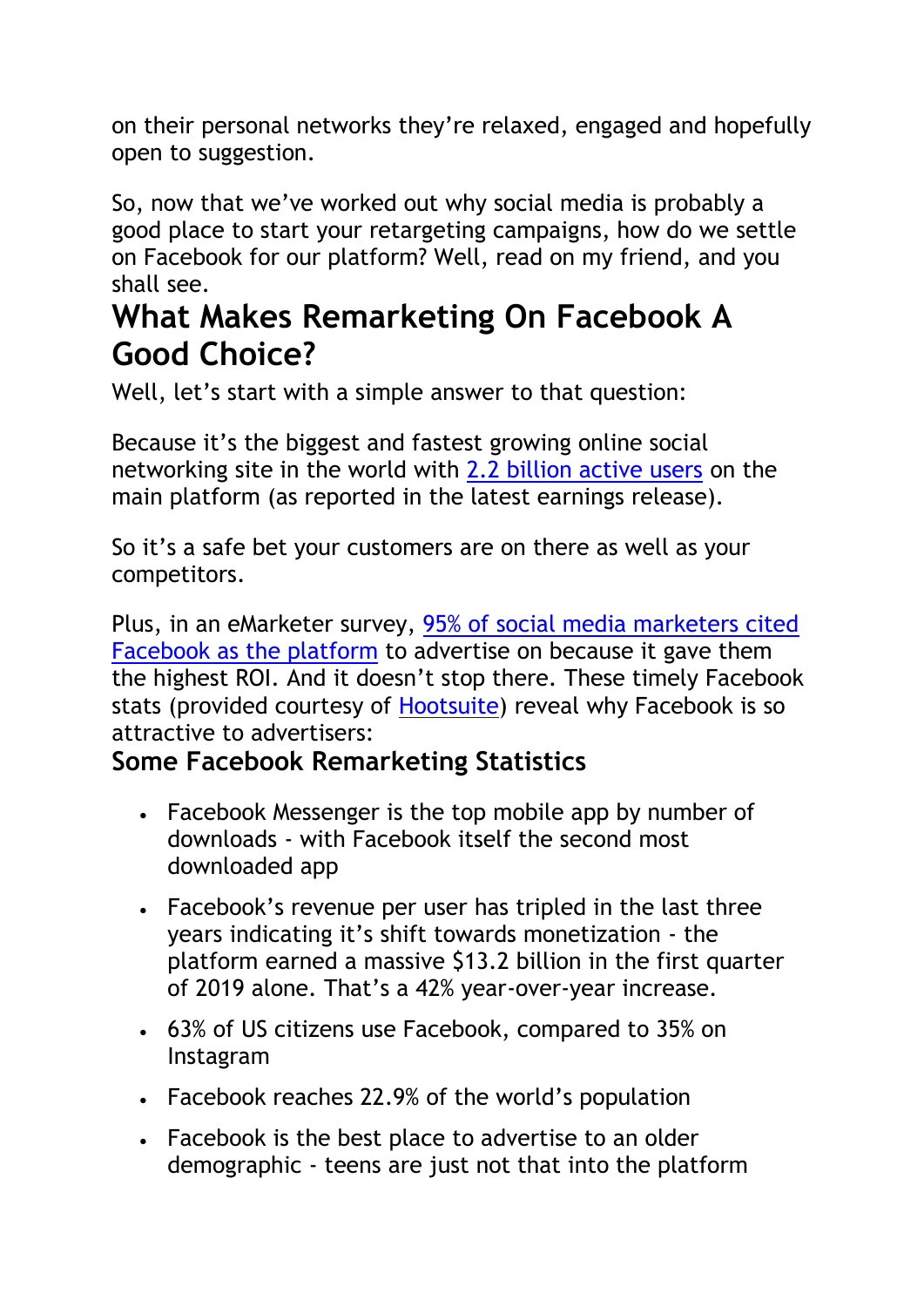anymore - just  $\frac{7\% \text{ of } 13-15 \text{ year old}}{2 \text{ year} \text{ old}}$  are on there. However 30% of 25-34 year olds are

- Facebook's also the place to target and retarget seniors.The number of Facebook users aged 65+ has almost doubled since 2012 with 40% on there
- While Americans account for 10% of all Facebook users, Brazil, Indonesia and Mexico are in the top five - so there's plenty of potential to reach out globally to find new audiences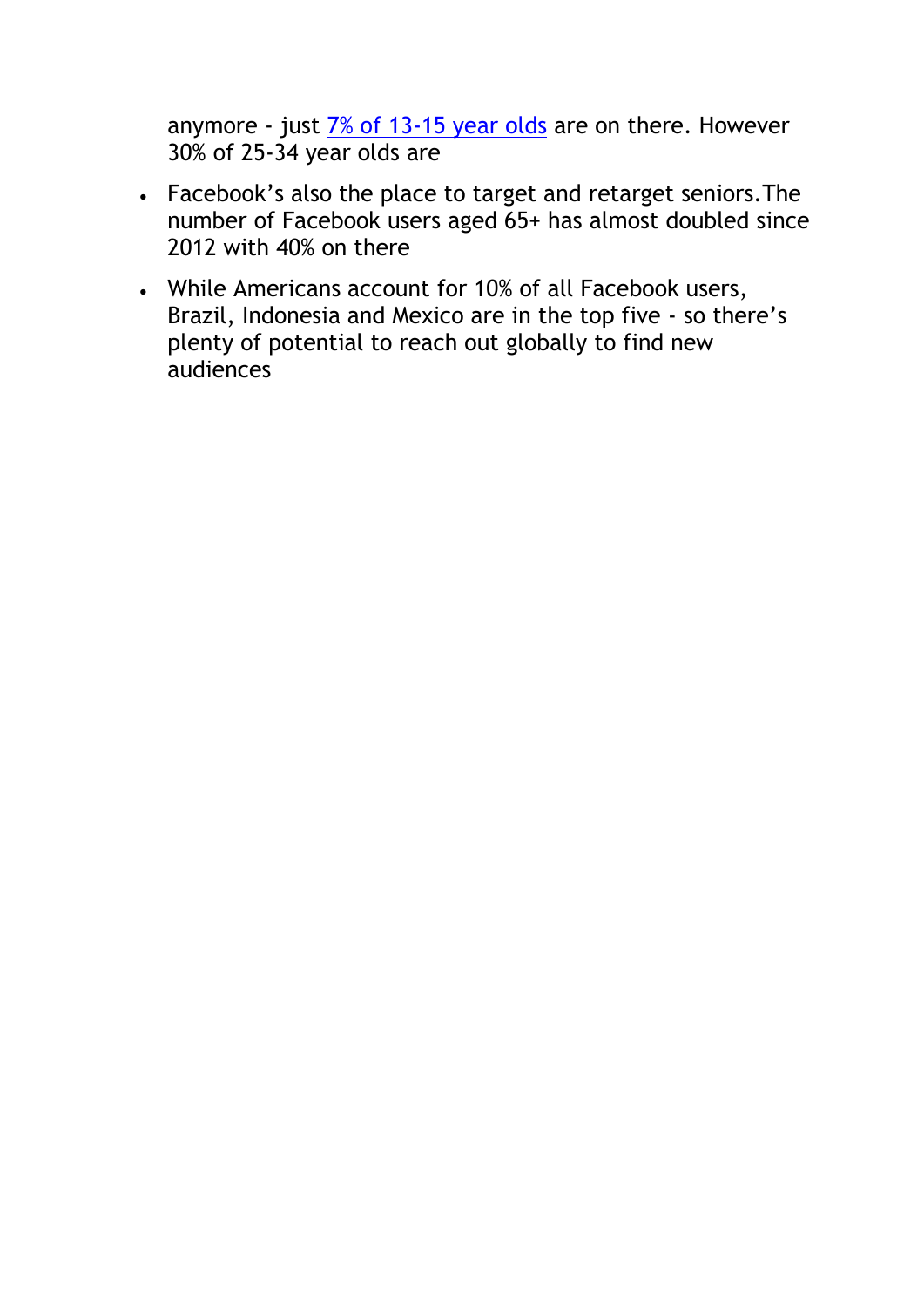# **Majority of Americans now use Facebook, YouTube**

% of U.S. adults who say they use the following social sites online or on thei



#### Not just quantity of users, but the quality of engagement - image [source](https://blog.hootsuite.com/wp-content/uploads/2018/11/02Blog_FacebookStats.png)

The buck doesn't stop there. You can keep on reading to see some Facebook Remarketing statistics about just how much this massive audience is actively engaging with your ad content.

#### **More Remarketing Statistics**

• Globally [1.47 billion](https://www.facebook.com/business/ads) users tap into the network daily, that's 66% of all users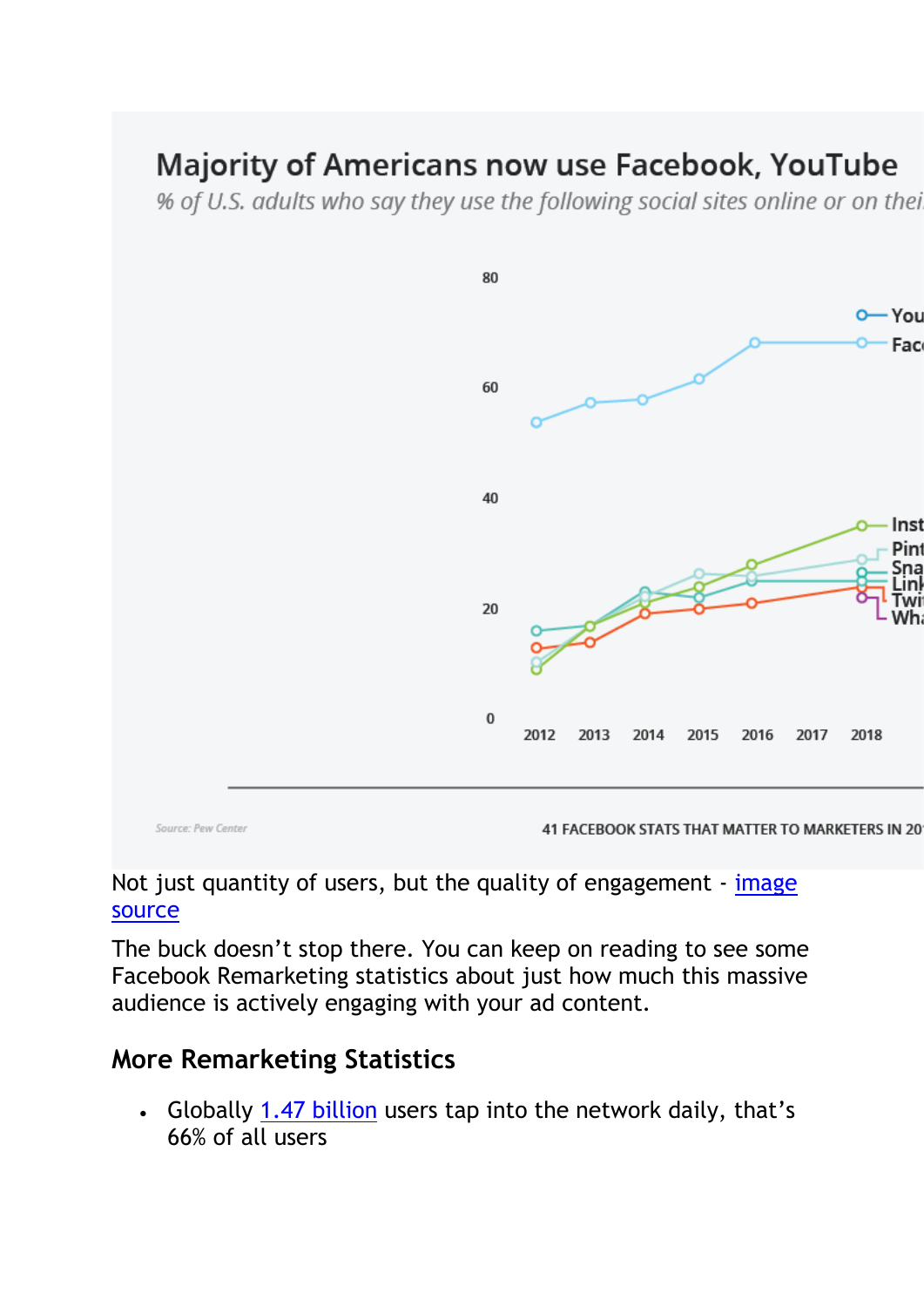- Americans spend an average of 58 minutes a day on the platform
- [78% of Facebook](https://blog.hootsuite.com/facebook-statistics/) users discovered a product they wanted to purchase on Facebook as they use the platform to browse, research and get inspiration - outranking both Pinterest and Instagram
- Facebook users are likely to be influenced by ads on the platform. According to [sotrender](https://www.sotrender.com/resources/knowledge-base/facebook/guide-facebook-remarketing-ecommerce/)
- Roughly 44% of Facebook users' purchasing decisions are influenced by ads they view on social media networks. - and 26% of Facebook users who click on ads proceed to purchase (Wishpond).
- 24% of Facebook pages use Paid Ads.
- 71% of users increased their video usage in the last year a trend that's expected to grow.
- Facebook owns a quarter of all video ad spend in the US

Now you've been bombarded with stats about Facebook Remarketing let's put the two together for the big event… The stats you were really promised.

### **Stats Show Remarketing On Facebook Makes Sense**

With [80 million active Business Facebook](https://www.business2community.com/facebook/12-facebook-stats-online-sellers-need-to-know-in-2019-02193252) pages it's getting harder to stand out from the crowd.

Hootsuite's 2018 Barometer Report illustrate that 98% of B2C businesses use Facebook compared to 89% of B2B companies.

To separate your business from the 'white noise' you need to need to streamline your advertising campaigns. Retargeting to Custom Audiences on Facebook is a great place to start.

#### **Custom Audiences On Facebook**

You can create Custom Audiences based on existing customers, on visitors to your website (by page or all-site) or by actions people have taken in your apps.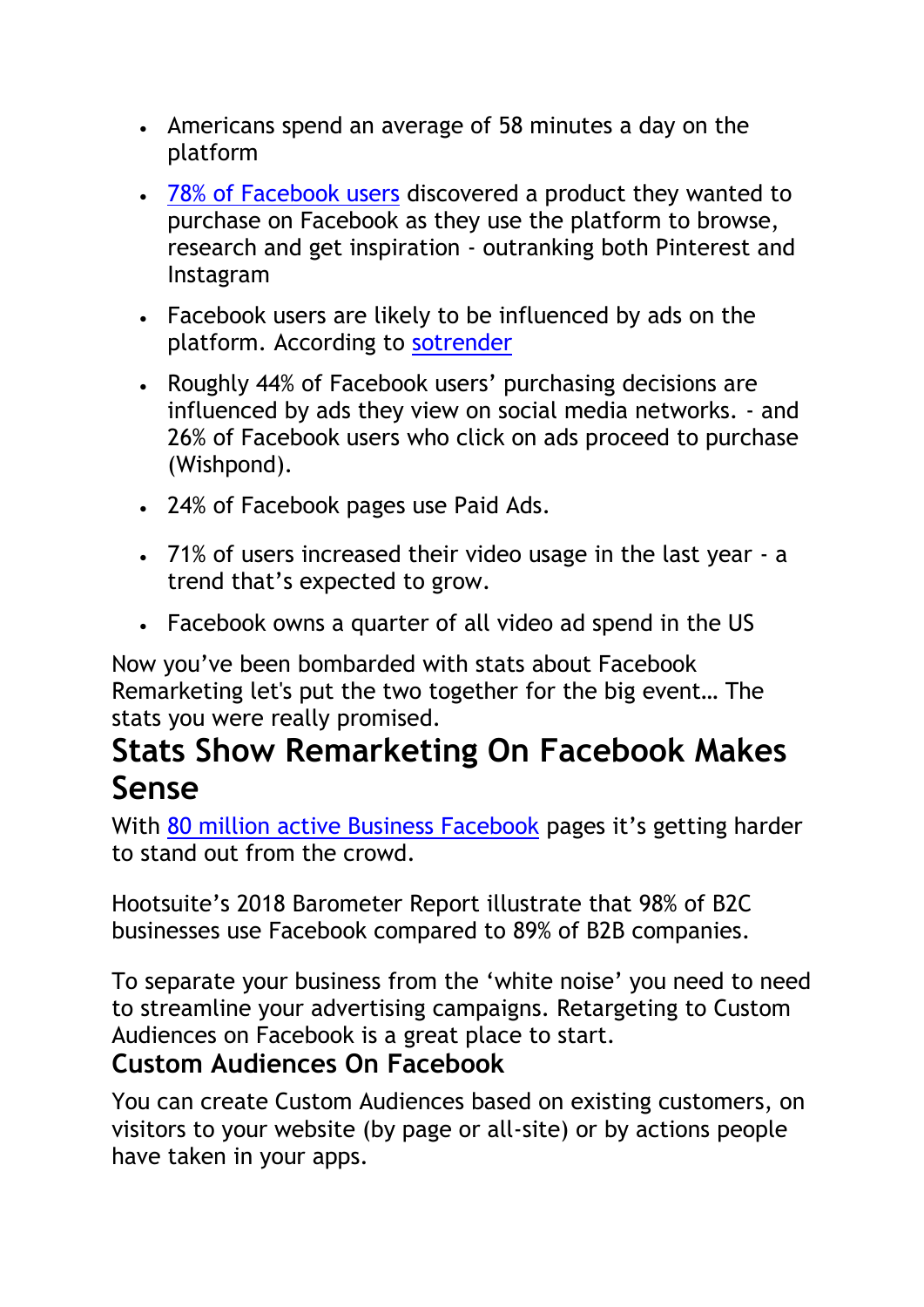Current customers are a good place to start because these people already know your brand and they're primed to hear from you. (A study by Adobe revealed that 41% of e-commerce spend is a result of repeat-purchasing in the US).

*"It's cheaper to get people to purchase again than to recruit new customers - Repeat customers are responsible for generating 40% of revenue in some cases. So why not double down on your most profitable clientele?"*



You can see the lifetime value compounding with each sale - [image source](https://www.shopify.com/enterprise/increase-customer-lifetime-value-clv)

Repeat customers are [9X more likely to convert](https://blog.smile.io/repeat-customers-profitable-stats-to-prove) than first time customers. That's simply a conversion rate boost you can't ignore. **Use Facebook Retargeting Ads To Boost Brand Awareness**

Retargeting is a powerful tool when it comes to building brand awareness.

Here's a stat that says retargeting can lead to a [726% increase in](https://www.sotrender.com/resources/knowledge-base/facebook/guide-facebook-remarketing-ecommerce/)  [site visits](https://www.sotrender.com/resources/knowledge-base/facebook/guide-facebook-remarketing-ecommerce/) over a 4 week period. That's intense.

But if that 'don't impressa you much' - according to connectio, Retargeting Ads can lead to a [1046% increase in branded](https://docs.google.com/document/d/1SN2HCLmfqtTQNINbji4v3G53xY-3BGa41P85DdXXDOs/edit)  [search.](https://docs.google.com/document/d/1SN2HCLmfqtTQNINbji4v3G53xY-3BGa41P85DdXXDOs/edit) This stat shows that when someone has seen your Remarketing Ad they're more likely to keep you top of mind and when they come back to browse - they'll search for you again.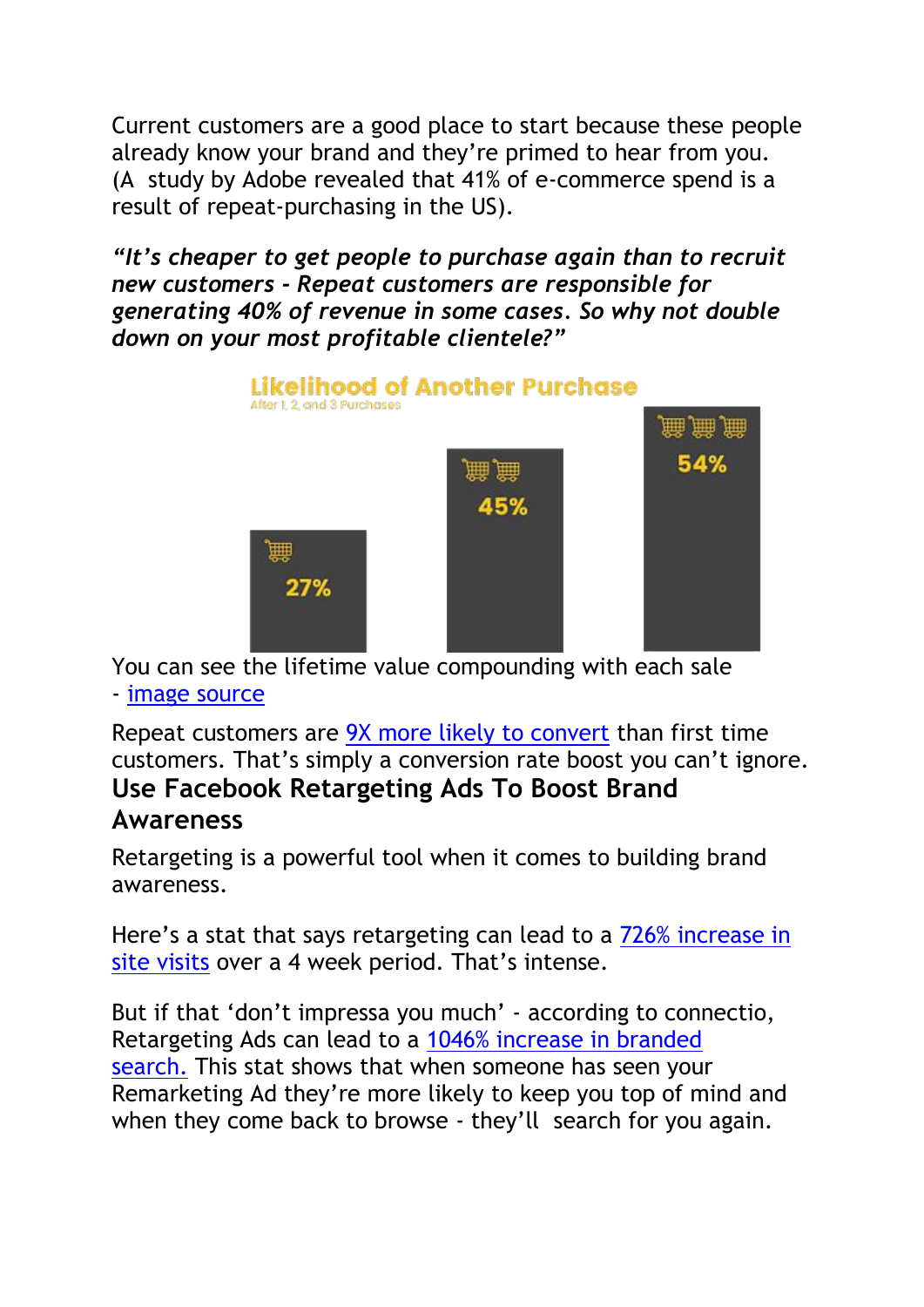Not only can this boost your rankings in search but increase your leads and ultimately your conversions.

#### **Boost Brand Awareness With Lookalike Audiences On Facebook**

Not only can you create Custom Audiences in Facebook which target people who've interacted with your brand (e.g. read your posts, signed up for your email list etc.). You can also create Lookalike Audiences, which you can see the value of below:

- Your source audience must contain at least 100 people from one country for Facebook to be able to base your Lookalike audience
- You'll get better results by using your top customers rather than all your customers
- Facebook recommends using a source audience of between [1000 and 50000 people](https://www.facebook.com/business/help/164749007013531?id=401668390442328)
- People in your Lookalike audience will exclude people from your source audience (unless your pixel is your source audience)
- You can set up 500 Lookalike Audiences from one source

For more info on finding your perfect Facebook audience and remarketing strategy head [over here.](https://klientboost.com/ppc/facebook-advertising-tips/?utm_medium=resource-page)

# **Still Not Convinced? Check Out This Case Example**

If you aren't convinced yet here's my final attempt. Below you can check out this successful example of what Facebook Remarketing can do when implemented correctly. And these are without even reaching out to a professional PPC agency like yours truly. **;)**

#### **eCommerce Store Sanea Haushalt Uses Lookalikes For Lower CPAs**

Online store [Sanea Haushalt](https://en-gb.facebook.com/business/success/sanea-haushalt) created Lookalike Audiences based on their customers and showed them ads. When sales grew they created more Lookalike Audiences based on the top 10% of the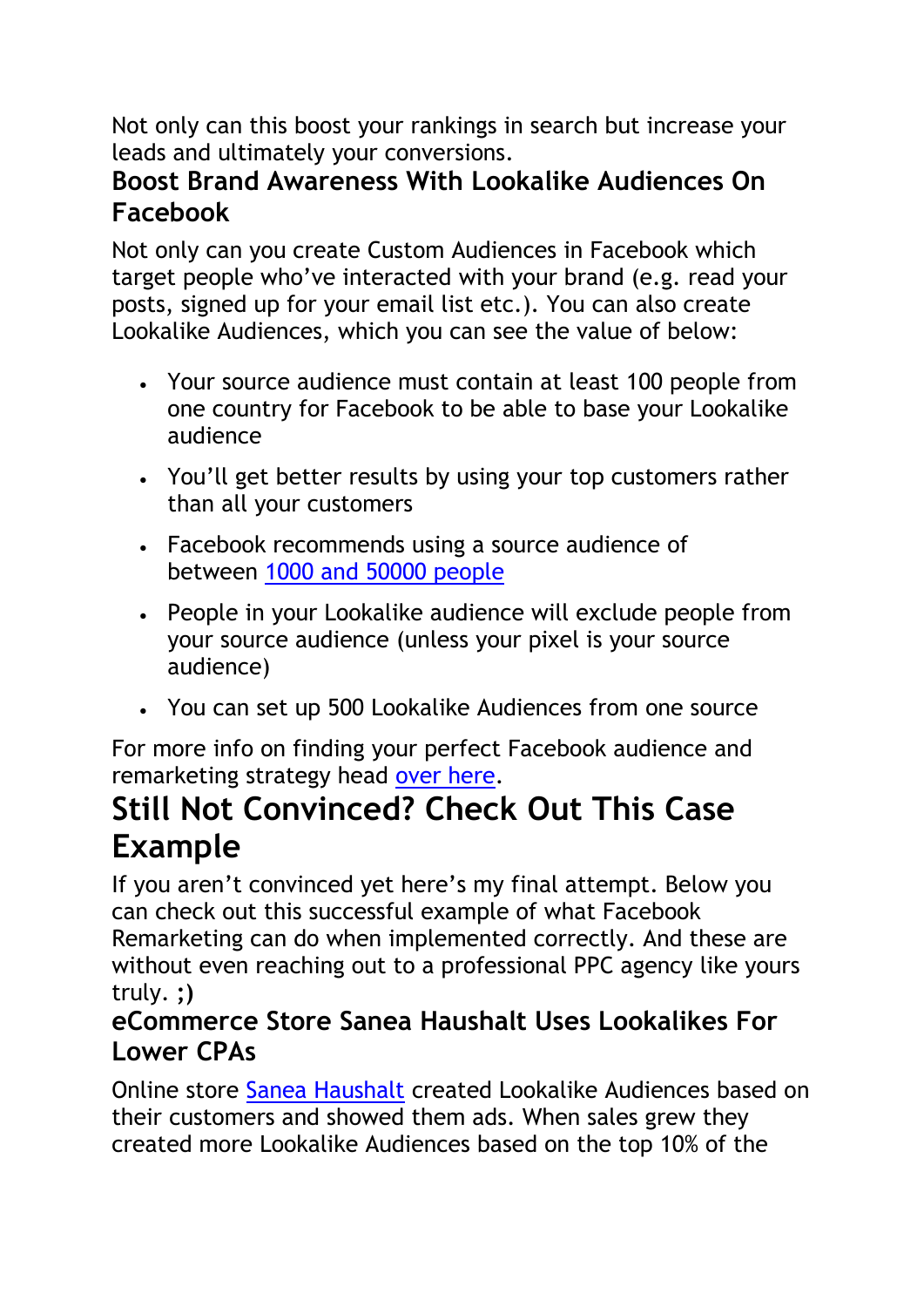store's best customers. They showed retargeting ads to this group based on pages they'd browsed on the company's website.

Their results? They attracted 46,000 unique customers in its first 6 months, decreased their Cost Per Purchase by 24%, and increased customer volume by 300% over 18 months.



[source](https://memecrunch.com/meme/3F4J5/well-damn)

## **That Enough Facebook Remarketing Statistics For You?**

You're now in possession of a ton of statistics you didn't know – or didn't know you needed to know – before now. But don't worry. Your efforts thus far have not been in vain.

If you've been struggling to convince higher ups of the vital importance of implementing remarketing campaigns into your PPC strategy, you now have an arsenal at your disposal. If you've been struggling to make ends meet with your remarketing campaigns, you may hopefully have a better picture of how your campaigns should look by now. And if you are already killing the remarketing game, you know just how big of a pat on the back to give yourself.